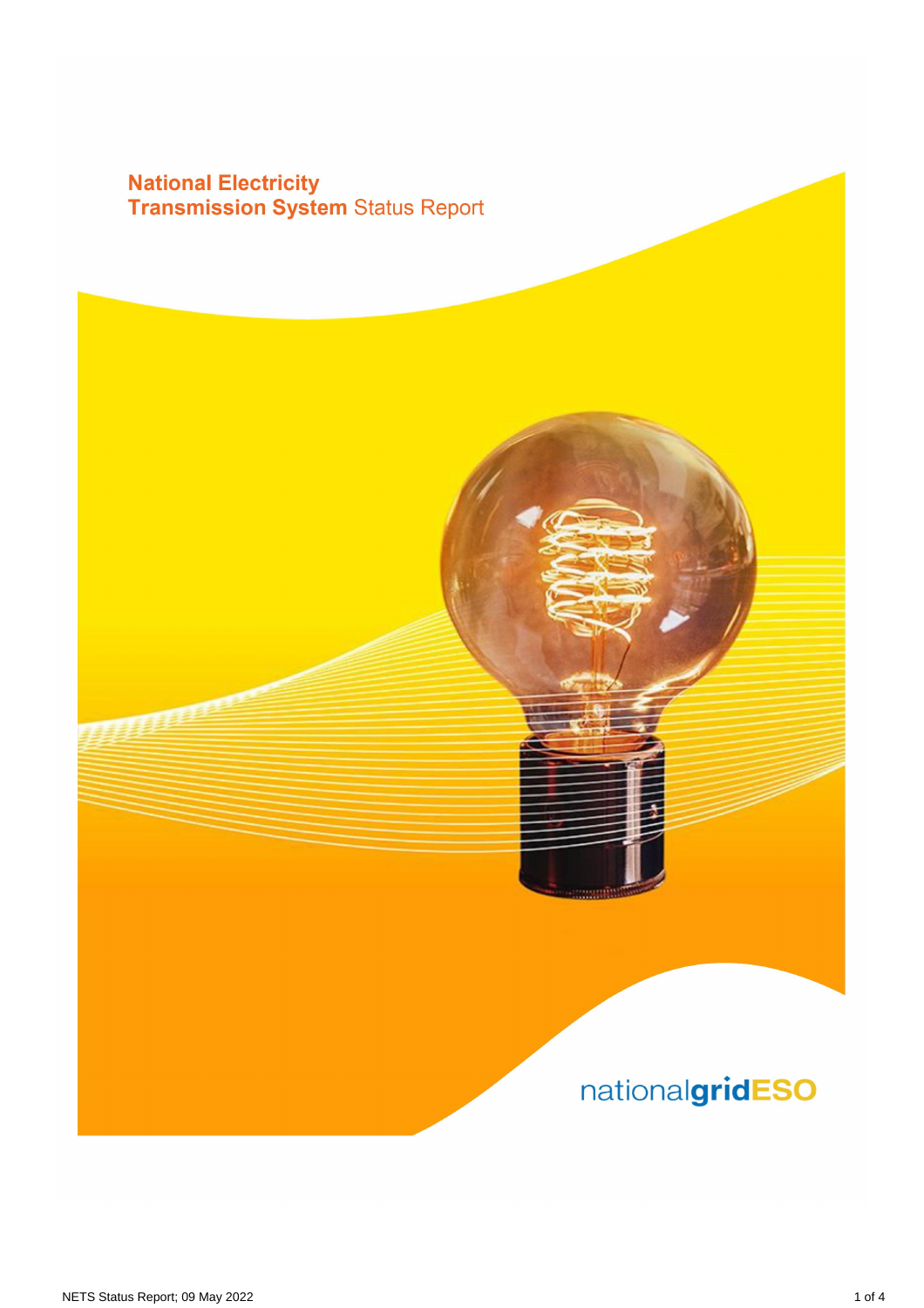#### **National Electricity Transmission System Status Report Monday 09 May 2022**

| Today's High Level Risk Status Forecast for the next 24h |  |                |  |  |  |  |
|----------------------------------------------------------|--|----------------|--|--|--|--|
| <b>General Status</b>                                    |  | Voltage        |  |  |  |  |
| Demand                                                   |  | System Inertia |  |  |  |  |
| <b>System Margins</b>                                    |  | Weather        |  |  |  |  |
| Generation                                               |  | Transmission   |  |  |  |  |
| <b>Active Constraints</b>                                |  |                |  |  |  |  |
| <b>System Warning</b>                                    |  |                |  |  |  |  |

| <b>Today's Minimum De-Rated Margin</b> | 8779 (SP 18) |         |
|----------------------------------------|--------------|---------|
|                                        | Generation   | 1500 MW |
| <b>Current BMU Largest Loss Risk</b>   | Demand       | 1150 MW |



| <b>Yesterday's Market Summary</b> |                 |  |  |  |  |
|-----------------------------------|-----------------|--|--|--|--|
| <b>Cash Out Price (Max)</b>       | £207.00 (SP 18) |  |  |  |  |
| <b>Cash Out Price (Min)</b>       | £0.00 (SP 29)   |  |  |  |  |
| <b>Peak Demand Yesterday</b>      | 30.428 MW       |  |  |  |  |
| <b>Minimum Demand</b>             | 17.798 MW       |  |  |  |  |

**Interconnector**

| <b>Net Transfer Capacity (MWs)</b> |        |        |                        |  |  |  |  |
|------------------------------------|--------|--------|------------------------|--|--|--|--|
| Today                              | Import | Export | <b>Remarks</b>         |  |  |  |  |
| Netherlands (BritNed)              | 1016   | 1016   | <b>Fully Available</b> |  |  |  |  |
| France (IFA2)                      | 1014   | 1014   | <b>Fully Available</b> |  |  |  |  |
| <b>Belgium (Nemo)</b>              | 1020   | 1020   | <b>Fully Available</b> |  |  |  |  |
| <b>Ireland (EWIC)</b>              | 500    | 1500   | <b>Fully Available</b> |  |  |  |  |
| Northern Ireland (MOYLE)           | 500    | 1500   | <b>Fully Available</b> |  |  |  |  |
| <b>NSL</b>                         | 706    | 1706   | Partially Available    |  |  |  |  |
| <b>ElecLink</b>                    | ιU     | 10     | Not yet commissioned   |  |  |  |  |
| <b>France IFA</b>                  | 1000   | 1000   | Partially Available    |  |  |  |  |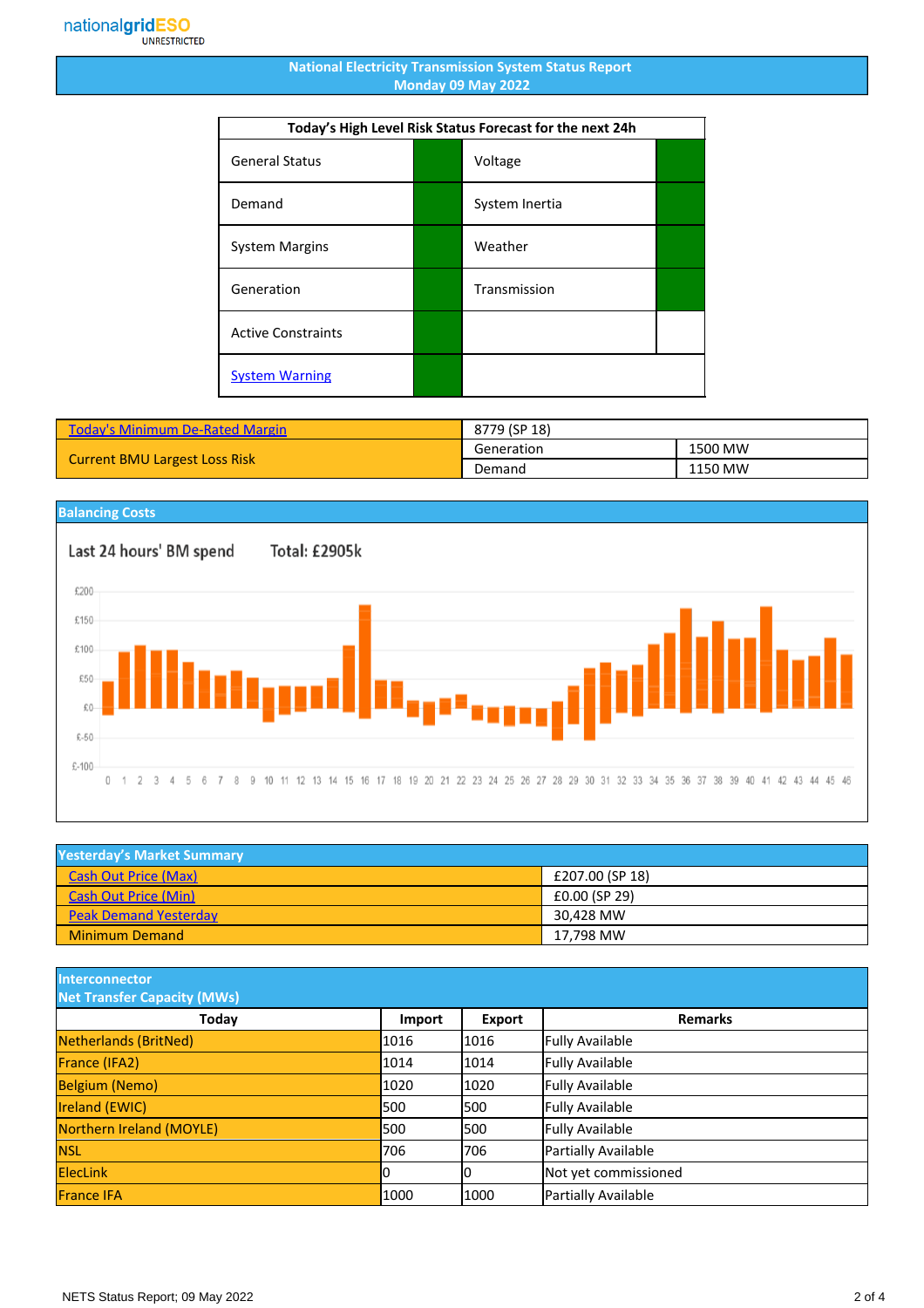

### **Expected embedded generation (MWs)**

### **Embedded Generation Forecast**

|                  | 08-MAY-2022 |                |       |       |          |                 | 09-MAY-2022 |       |          |       |       |                 | 10-MAY-2022    |                         |       |                |       |             |
|------------------|-------------|----------------|-------|-------|----------|-----------------|-------------|-------|----------|-------|-------|-----------------|----------------|-------------------------|-------|----------------|-------|-------------|
|                  |             | 05:00          | 08:00 | 12:00 | 17:00    | 21:00           | 00:00       | 05:00 | 08:00    | 12:00 | 17:00 | 21:00           | 00:00          | 05:00                   | 08:00 | 12:00          | 17:00 | 21:00       |
| Solar (MW)       |             | lo.            | 1460  | 7250  | 4530     | 11              | $ 0\rangle$ | 0     | 2104     | 5822  | 2948  | $ 0\rangle$     | $\overline{0}$ | O.                      | 1152  | 5788           | 4105  | $ 0\rangle$ |
| Wind (MW)        |             | 996            | 939   | 1319  | 1523     | 1202            | 1437        | 1806  | 2092     | 2815  | 3561  | 3149            | 2814           | 2373                    | 2801  | 3876           | 3664  | 2901        |
| <b>STOR (MW)</b> |             | $\overline{0}$ | ۱O.   | 10.   | $\Omega$ | 10              | $ 0\rangle$ | ۱O.   | $\Omega$ | 10    | 10    | ≬o              | 0              | $\overline{\mathbf{0}}$ | 10    | $\overline{0}$ | io.   | $ 0\rangle$ |
|                  |             |                |       |       |          |                 |             |       |          |       |       |                 |                |                         |       |                |       |             |
| Total (MW)       |             | 996            | 2399  | 8569  | 6053     | 1213            | 1437        | 1806  | 4196     | 8637  | 6509  | 3149            | 2814           | 2373                    | 3953  | 9664           | 7769  | 2901        |
| 12,000           |             |                |       |       |          |                 |             |       |          |       |       |                 |                |                         |       |                |       |             |
|                  |             |                |       |       |          |                 |             |       |          |       |       |                 |                |                         |       |                |       |             |
|                  |             |                |       |       |          |                 |             |       |          |       |       |                 |                |                         |       |                |       |             |
| 10,000           |             |                |       |       |          |                 |             |       |          |       |       |                 |                |                         |       |                |       |             |
|                  |             |                |       |       |          |                 |             |       |          |       |       |                 |                |                         |       |                |       |             |
|                  |             |                |       |       |          |                 |             |       |          |       |       |                 |                |                         |       |                |       |             |
|                  |             |                |       |       |          |                 |             |       |          |       |       |                 |                |                         |       |                |       |             |
| 8,000            |             |                |       |       |          |                 |             |       |          |       |       |                 |                |                         |       |                |       |             |
|                  |             |                |       |       |          |                 |             |       |          |       |       |                 |                |                         |       |                |       |             |
|                  |             |                |       |       |          |                 |             |       |          |       |       |                 |                |                         |       |                |       |             |
| 6,000            |             |                |       |       |          |                 |             |       |          |       |       |                 |                |                         |       |                |       |             |
|                  |             |                |       |       |          |                 |             |       |          |       |       |                 |                |                         |       |                |       |             |
|                  |             |                |       |       |          |                 |             |       |          |       |       |                 |                |                         |       |                |       |             |
| 4,000            |             |                |       |       |          |                 |             |       |          |       |       |                 |                |                         |       |                |       |             |
|                  |             |                |       |       |          |                 |             |       |          |       |       |                 |                |                         |       |                |       |             |
|                  |             |                |       |       |          |                 |             |       |          |       |       |                 |                |                         |       |                |       |             |
|                  |             |                |       |       |          |                 |             |       |          |       |       |                 |                |                         |       |                |       |             |
| 2,000            |             |                |       |       |          |                 |             |       |          |       |       |                 |                |                         |       |                |       |             |
|                  |             |                |       |       |          |                 |             |       |          |       |       |                 |                |                         |       |                |       |             |
|                  |             |                |       |       |          |                 |             |       |          |       |       |                 |                |                         |       |                |       |             |
| 0                |             |                |       |       |          |                 |             |       |          |       |       |                 |                |                         |       |                |       |             |
| 08-MAY-          | 05:00       | 08:00          | 12:00 | 17:00 | 21:00    |                 | 05:00       | 08:00 | 12:00    | 17:00 |       | 21:00           |                | 05:00                   | 08:00 | 12:00          | 17:00 | 21:00       |
|                  |             |                |       |       |          | 09-MAY-<br>2022 |             |       |          |       |       | 10-MAY-<br>2022 |                |                         |       |                |       |             |

| <b>Weather</b>                                                                                          | <b>Source</b>                                                                                                        | <b>Commentary</b>                                                                                                                                                                                                                                                                                                                                                                                                                                                                                             |
|---------------------------------------------------------------------------------------------------------|----------------------------------------------------------------------------------------------------------------------|---------------------------------------------------------------------------------------------------------------------------------------------------------------------------------------------------------------------------------------------------------------------------------------------------------------------------------------------------------------------------------------------------------------------------------------------------------------------------------------------------------------|
| Latest forecast<br>(Summary)                                                                            | <b>Met Office</b><br><b>SEPA</b><br><b>Natural</b><br><b>Resources</b><br><b>Wales</b>                               | Today:<br>Scotland and Northern Ireland cloudy and windier with rain at times, this reaching north<br>western parts of both England and Wales later. Otherwise England and Wales mostly<br>fine with sometimes hazy sunshine, leading to a warm day especially in the south east.<br>Tonight:<br>Rain will continue south eastwards, although easing and probably not reaching the south<br>east corner of England. A much milder night in the south. Further north, cooler with<br>clear spells and showers. |
| <b>General Weather</b><br>Concerns<br>e.g. wind, rain, snow,<br>flooding, GB Weather<br><b>Warnings</b> | <b>Met Office</b><br>Weather<br><b>Warnings</b><br><b>SEPA</b><br><b>Natural</b><br><b>Resources</b><br><b>Wales</b> | UK Weather Warnings<br>No weather warnings are in force for the UK.<br><b>Flood Warnings</b><br>No flood warnings are currently in force for England.<br>No flood warnings are currently in force for Scotland.<br>No flood warnings are currently in force for Wales.                                                                                                                                                                                                                                        |

 *Contains public sector information licensed under the Open Government Licence v1.0*